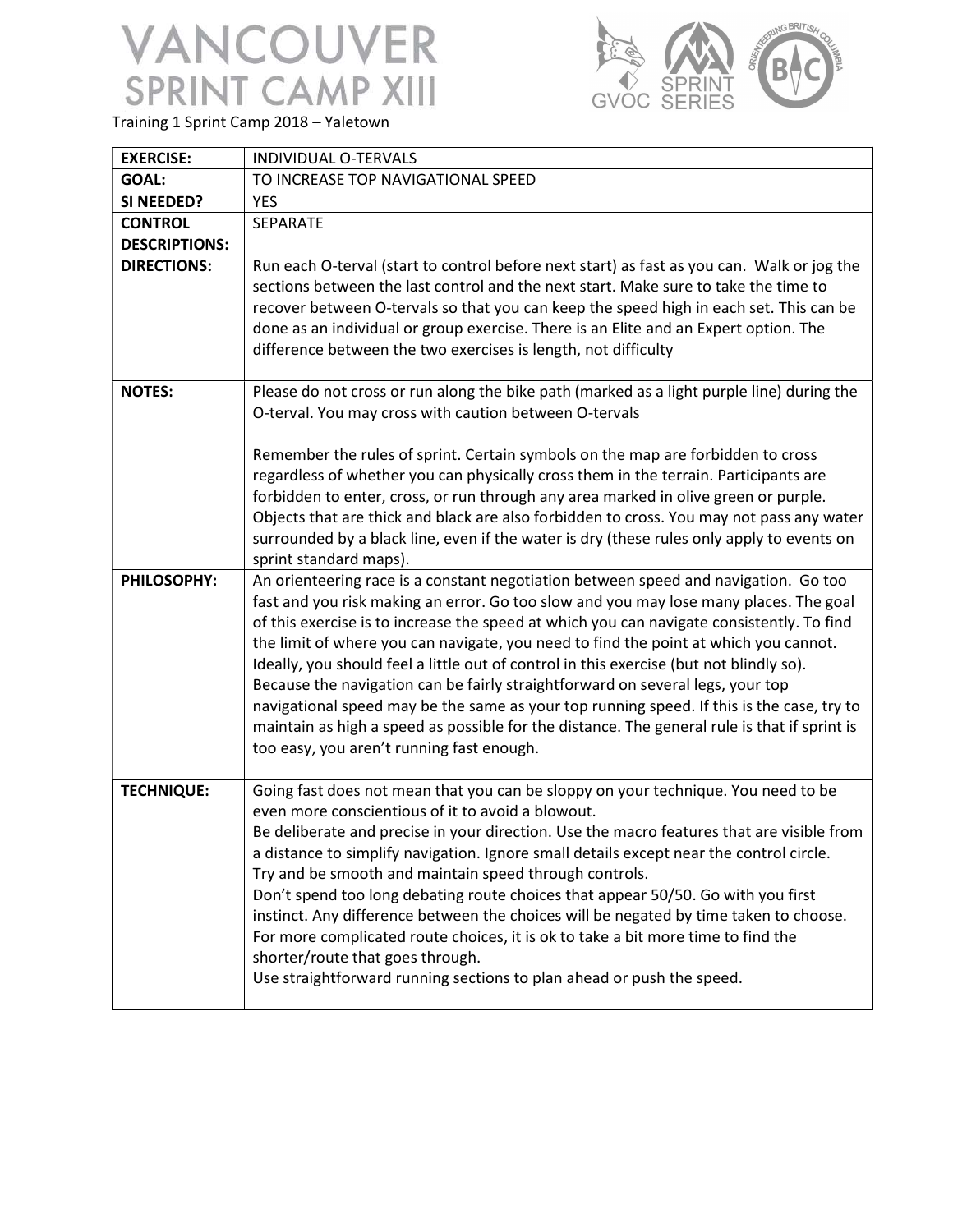

Training 2 Sprint Camp 2018 – Confederation Park

| <b>EXERCISE:</b>     | <b>CONTROL TAKING PRACTICE</b>                                                                                                                                                                                                                                                                                                                                                                                                                                                                                                                                                                                                                                                                                                                                                                                                                                                                                                                                                                                                                                                                                                                                                                                                                                        |
|----------------------|-----------------------------------------------------------------------------------------------------------------------------------------------------------------------------------------------------------------------------------------------------------------------------------------------------------------------------------------------------------------------------------------------------------------------------------------------------------------------------------------------------------------------------------------------------------------------------------------------------------------------------------------------------------------------------------------------------------------------------------------------------------------------------------------------------------------------------------------------------------------------------------------------------------------------------------------------------------------------------------------------------------------------------------------------------------------------------------------------------------------------------------------------------------------------------------------------------------------------------------------------------------------------|
| <b>GOAL:</b>         | TO PRACTICE MOVING THROUGH THE CONTROL WITH SPEED AND EFFICIENCY (FLOW)                                                                                                                                                                                                                                                                                                                                                                                                                                                                                                                                                                                                                                                                                                                                                                                                                                                                                                                                                                                                                                                                                                                                                                                               |
| SI NEEDED?           | <b>YES</b>                                                                                                                                                                                                                                                                                                                                                                                                                                                                                                                                                                                                                                                                                                                                                                                                                                                                                                                                                                                                                                                                                                                                                                                                                                                            |
| <b>CONTROL</b>       | SEPARATE                                                                                                                                                                                                                                                                                                                                                                                                                                                                                                                                                                                                                                                                                                                                                                                                                                                                                                                                                                                                                                                                                                                                                                                                                                                              |
| <b>DESCRIPTIONS:</b> |                                                                                                                                                                                                                                                                                                                                                                                                                                                                                                                                                                                                                                                                                                                                                                                                                                                                                                                                                                                                                                                                                                                                                                                                                                                                       |
| <b>DIRECTIONS:</b>   | Run the course focussing on your control taking system to create flow through the<br>controls. The course has been split into 2 maps to keep it legible. Switch to map 2 at<br>control 19. This training should not be done at top speed. Start slow to make sure that<br>you are not being sloppy and speed up as you become more comfortable with the<br>system.                                                                                                                                                                                                                                                                                                                                                                                                                                                                                                                                                                                                                                                                                                                                                                                                                                                                                                    |
| <b>NOTES:</b>        | - There are many controls in a very small area. It is important to make sure that you are<br>at the correct one and not to get distracted by other controls and other people.<br>- Leave enough space between you and the person ahead of you that you don't have to<br>stand around at the flag itself. Try and time your arrival at the flag by slowing down or<br>speeding up on the leg rather than bunching at the flag.<br>- The timing on this exercise is quite tight, so you can start as soon as you are finished<br>the 2 person relay. Just be courteous to runners still on the relay as there are a few<br>overlapping controls.                                                                                                                                                                                                                                                                                                                                                                                                                                                                                                                                                                                                                        |
| PHILOSOPHY:          | When I ask people before a race what their goals are, they often tell me that they want<br>to have good flow. I have noticed that the majority of people talk about flow as some<br>sort of magical higher plane of consciousness that will happen to them if they get into<br>the zone instead of a smoothness of navigation achieved by completing specific and<br>well-practiced navigational systems. True flow will only be achieved consistently once<br>these systems are so ingrained as to be automatic.<br>Why do we care about flowing through controls in the first place?<br>1. Most people waste a lot of time at controls. National team member Louise<br>Oram estimates that she loses time against the very best in the world in 2 main<br>places. She will lose a certain percentage on each leg in pure running speed but<br>she will also lose a percentage of time at each control. These amounts are quite<br>small but even 1/2 a second per control over a 24 control course is 12 seconds in<br>a discipline that often has very small margins of victory.<br>2. Each control sets you up for the next leg. Not leaving the control well can cause<br>errors that you have to correct on the leg and could snowball into bigger<br>problems. |
| <b>TECHNIQUE:</b>    | There is flexibility in these systems. The important thing is to find a set of tasks that<br>works for you and do them consistently in the same order every single control. Once<br>you have an ingrained set of systems, you will begin to notice that almost all your<br>(orienteering) problems stem from breakdowns in these systems. Your control taking<br>system should include a plan for approaching the control, punching the control and<br>leaving the control.<br>Flow through a control is ultimately no more important than flow anywhere else on<br>your course. If you can flow through a control with confidence that is great, but if you<br>are uncertain invest the time to make a good plan at the beginning of the leg rather<br>than stopping later/ needing to do damage control because you rushed.                                                                                                                                                                                                                                                                                                                                                                                                                                         |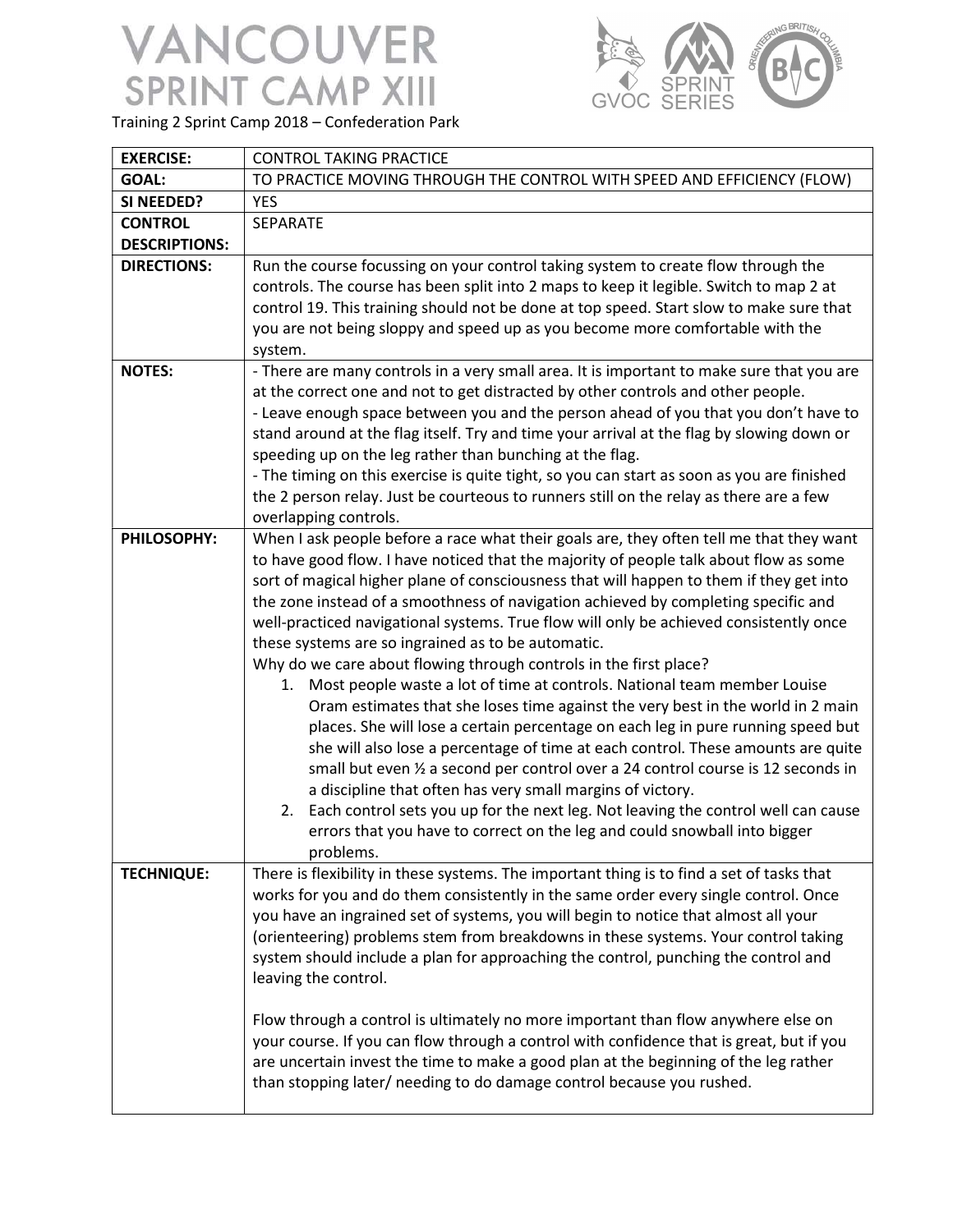

#### Control Taking System

- 1) See the control/feature
- 2) SLOW DOWN and begin to prepare for the next leg
- 3) Refold map for the next leg
- 4) Make or confirm route choice
- 5) Check compass to get correct direction
- 6) Look up for what you want to see as you exit as you approach the control (It is useful to have this visual cue as sometimes punching turns us around)
- 7) If you haven't reached the control at this stage it is okay to speed up to reach the control
- 8) Check code while punching flag
- 9) Look up to spot exit visual clue
- 10) Confirm compass
- 11) Do not leave the control unless you have a plan.

Touch-free punching has become the standard at important international competitions. Unfortunately, it is a bit too expensive and complicated to have made big headways into the North American orienteering scene yet. The touch-free punching will change your systems slightly. If you plan to attend a competition with touch-free in the near future, feel free to do this exercise pretending that you are using the touch-free system (obviously, you will not get a time if you do this but the time is not the point of this exercise).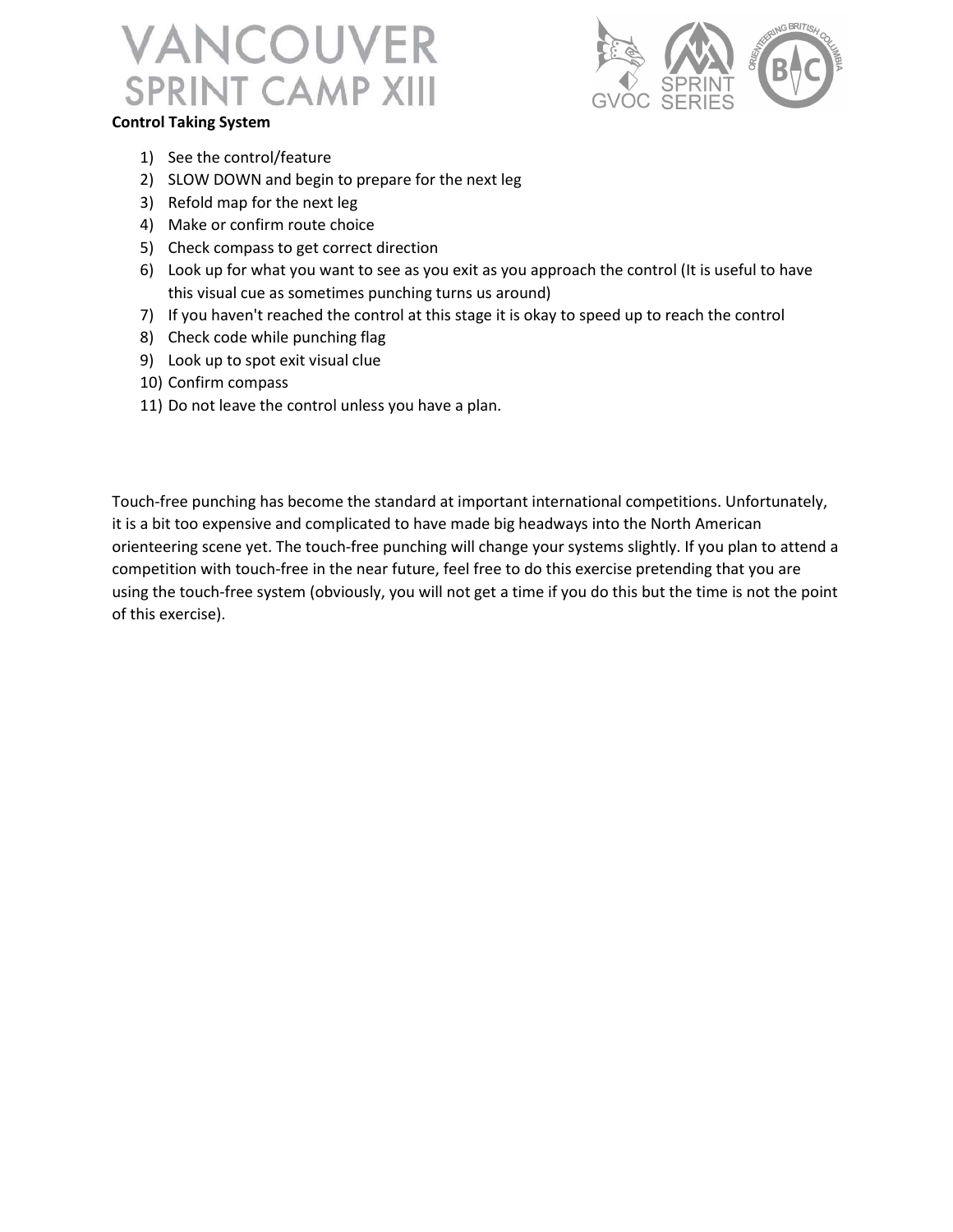

Training 3A Sprint Camp 2018 – BCIT

| <b>EXERCISE:</b>     | <b>RELAY FINISHES</b>                                                                      |
|----------------------|--------------------------------------------------------------------------------------------|
| <b>GOAL:</b>         | TO IMPROVE HEAD TO HEAD RUNNING IN RELAY/TRAIN SITUATIONS                                  |
| SI NEEDED?           | NO. PINFLAGS ONLY. SELF-TIME                                                               |
| <b>CONTROL</b>       | <b>SEPARATE</b>                                                                            |
| <b>DESCRIPTIONS:</b> |                                                                                            |
| <b>DIRECTIONS:</b>   | Mass start with a group of people of similar speed. If you can, stay together as a pack    |
|                      | using the other runners to help motivate the speed and help with the navigation. This is   |
|                      | a short exercise so keep the speed as high as possible. Use the reduced navigational       |
|                      | load from running in a pack to memorize the last 1, 2, 3, or 4 controls (choose how        |
|                      | many you want to do based on your preference and experience). When you get to the          |
|                      | memorized section, fold your map away and put the hammer down to the finish (trying        |
|                      | to only glance once or even not at all for each leg).                                      |
| <b>NOTES:</b>        | The pin-flags for this event were placed on Thursday, so some may have wandered off        |
|                      | in the past few days.                                                                      |
|                      | There are some map changes around #1 that have appeared since the beginning of             |
|                      | January when the course was originally checked. The building that the control is on and    |
|                      | the parking lot immediately to the east is fenced off and under construction. I have       |
|                      | placed the flag as close to the original site as possible.                                 |
|                      | Please be cautious of traffic, especially crossing roads and parking lots. BCIT has many   |
|                      | weekend classes and will have some traffic.                                                |
| <b>PHILOSOPHY:</b>   | If you watch big orienteering relays, you will notice that large trains of runners form    |
|                      | and that these trains are often faster than the lone runner. You will also notice that the |
|                      | elite runners rarely look much at their maps for the last few controls. These runners      |
|                      | have memorized the final part of the course so that they can focus on their running if it  |
|                      | comes down to a head-to-head race to the finish.                                           |
| <b>TECHNIQUE:</b>    | Just because you are aware of the other runners and are allowing them to influence         |
|                      | your speed and route choice, you still need to be in control of your own navigation and    |
|                      | be willing to make your own choice if you see a better route or the group starts to make   |
|                      | a mistake. Groups can be very helpful but they can also turn into trains without           |
|                      | conductors if no one takes responsibility for the navigation.                              |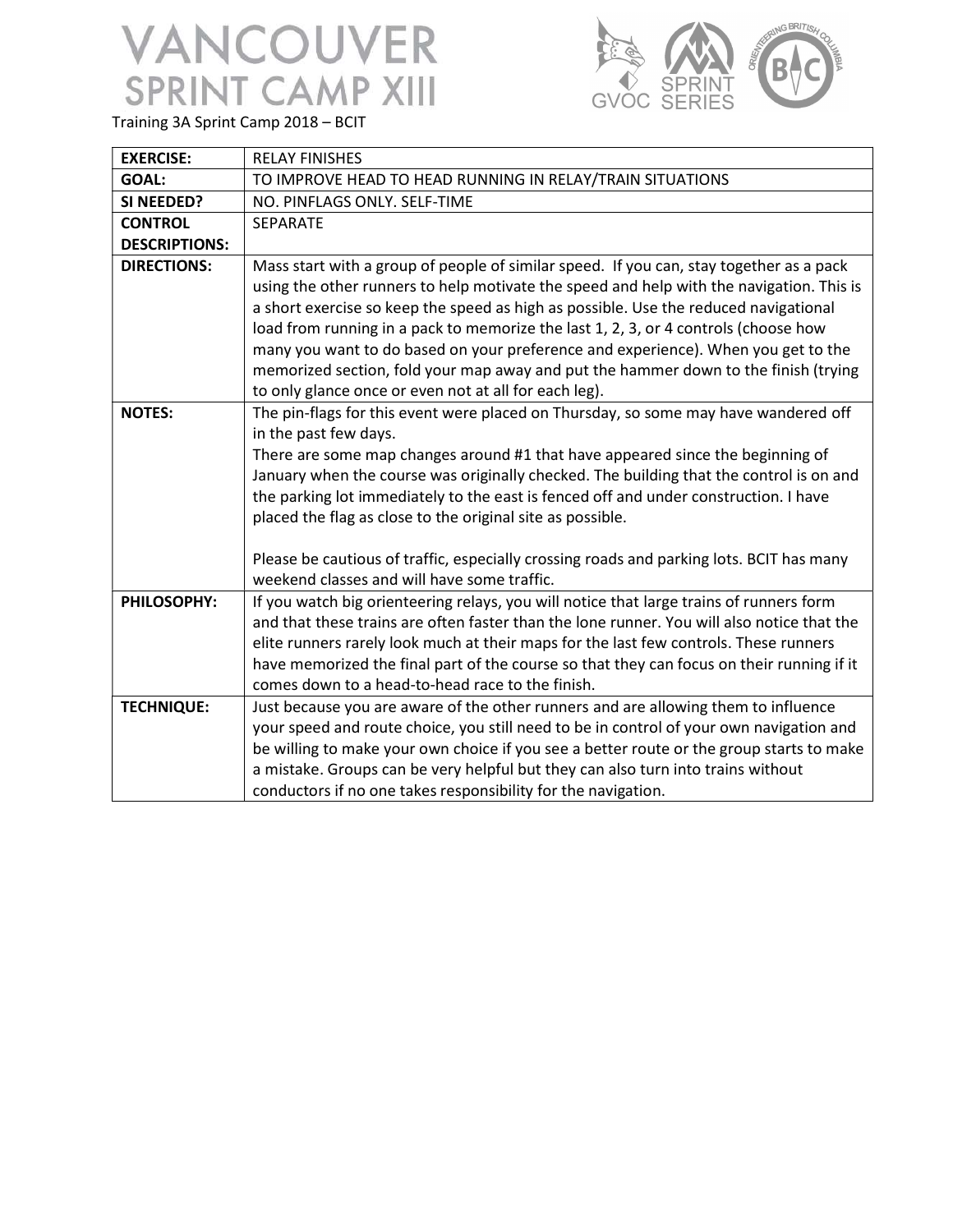

Training 3B Sprint Camp 2018 – BCIT

| <b>EXERCISE:</b>     | ROUTE CHOICE PARTNER EXERCISE                                                              |
|----------------------|--------------------------------------------------------------------------------------------|
| <b>GOAL:</b>         | TO PRACTISE MAKING QUICK ROUTE CHOICES/TESTING DIFFERENCES BETWEEN                         |
|                      | SIMILAR ROUTE CHOICES                                                                      |
| SI NEEDED?           | NO. PINFLAGS ONLY. SELF-TIME                                                               |
| <b>CONTROL</b>       | SEPARATE                                                                                   |
| <b>DESCRIPTIONS:</b> |                                                                                            |
| <b>DIRECTIONS:</b>   | Find a partner or a couple of partners of similar speed/ability. Have each person pick a   |
|                      | different route choice to the control. Have each partner run his/her chosen route at the   |
|                      | same time to determine which route choice is better. You can stop and discuss with         |
|                      | your partner at each control or you can have the person who arrives at the flag first call |
|                      | their choice as soon as their partner arrives (and the partner must start immediately on   |
|                      | a different route).                                                                        |
| <b>NOTES:</b>        | Same as for BCIT A                                                                         |
| PHILOSOPHY:          | If you watch big orienteering relays, you will notice that large trains of runners form    |
|                      | and that these trains are often faster than the lone runner. You will also notice that the |
|                      | elite runners rarely look much at their maps for the last few controls. These runners      |
|                      | have memorized the final part of the course so that they can focus on their running if it  |
|                      | comes down to a head-to-head race to the finish.                                           |
| <b>TECHNIQUE:</b>    | ACTUALLY HAVE A PLAN! • Identify how you want/need to approach the control • Find          |
|                      | a complete route that does not cross any out-of-bounds features that will make you         |
|                      | turn around using the DOUBLE EYE SWEEP - Start at control and work your eye back to        |
|                      | where you are. Then work your eye forward to the control • Identify major features         |
|                      | that you expect to see along the way and the key decision points where you will have to    |
|                      | make major route decisions . The shortest route without too many changes of                |
|                      | direction or too much complicated navigation is usually best unless there is significant   |
|                      | climb. General rule 1m vertical climb = 8-10m flat distance • Know your own strengths      |
|                      | as a navigator and choose a route that suits you. Good runner, bad navigator? Take the     |
|                      | long straight forward route. Slow but a good navigator? Choose the shorter, more           |
|                      | complicated option.                                                                        |
|                      | On 50/50 or close to 50/50 choices, go with your gut. The difference between the           |
|                      | routes is negated by the time it takes to weigh the merits of both routes. For more        |
|                      | complicated routes, invest the time to choose a good route                                 |